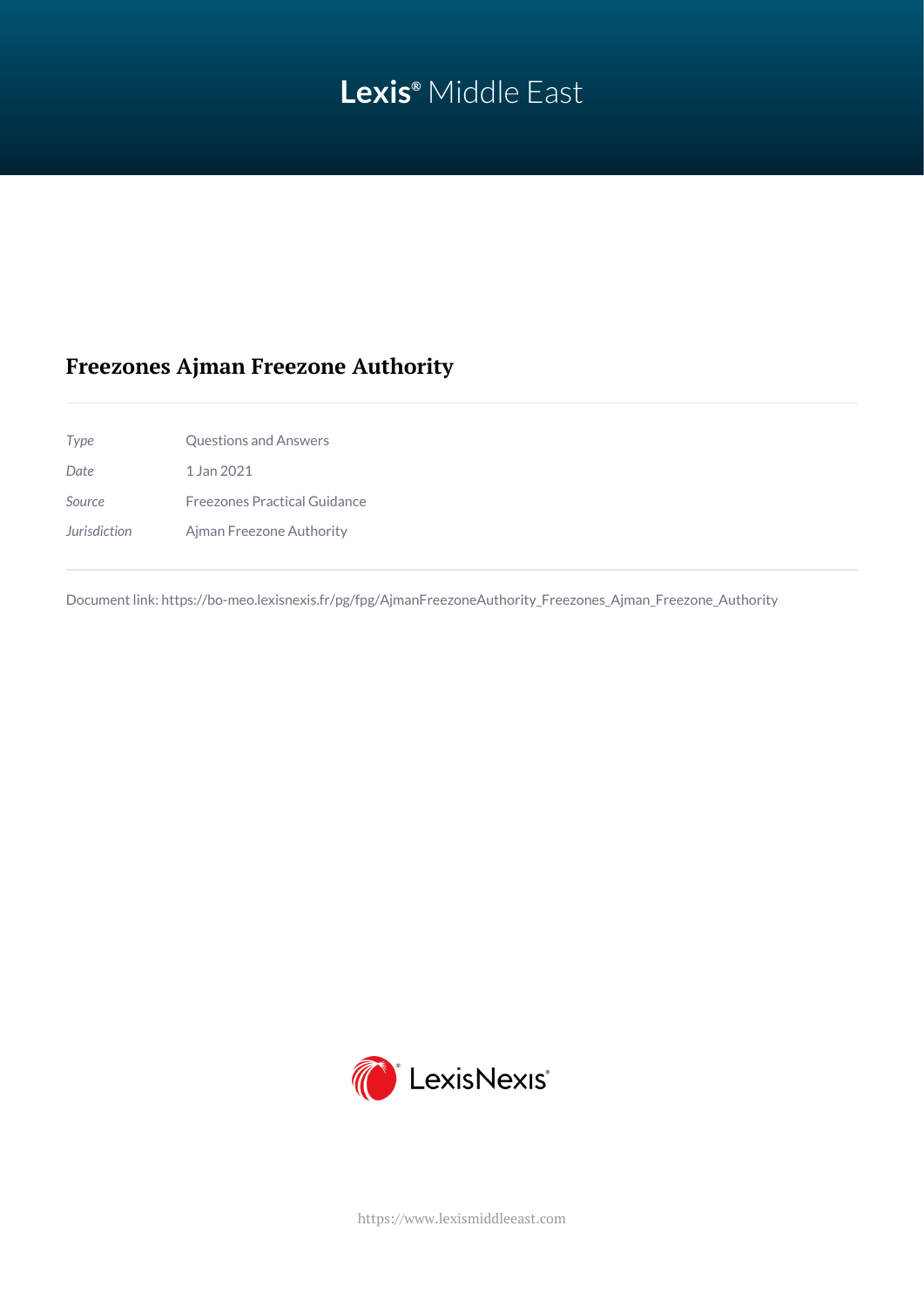## **Table of contents**

| 4. What are the key areas of UAE and Emirate legislation businesses operating in this freezone must still comply with? What   |
|-------------------------------------------------------------------------------------------------------------------------------|
| 5. What are the key UAE and Emirate onshore agencies a business operating in this freezone would need to register or comply   |
|                                                                                                                               |
|                                                                                                                               |
|                                                                                                                               |
|                                                                                                                               |
|                                                                                                                               |
|                                                                                                                               |
|                                                                                                                               |
|                                                                                                                               |
|                                                                                                                               |
| 15. Are there any specific rules governing when moveable property in removed from the freezone area or transferred into the   |
|                                                                                                                               |
| 17. Is there any specific ongoing regulation or monitoring of firms operating as particular types of company by this freezone |
|                                                                                                                               |
|                                                                                                                               |
|                                                                                                                               |
|                                                                                                                               |
|                                                                                                                               |
|                                                                                                                               |
|                                                                                                                               |
|                                                                                                                               |
|                                                                                                                               |
|                                                                                                                               |
| 28. What environmental requirements must construction companies building in this freezone consider, e.g. form of building,    |
|                                                                                                                               |
|                                                                                                                               |
|                                                                                                                               |
|                                                                                                                               |
|                                                                                                                               |
|                                                                                                                               |

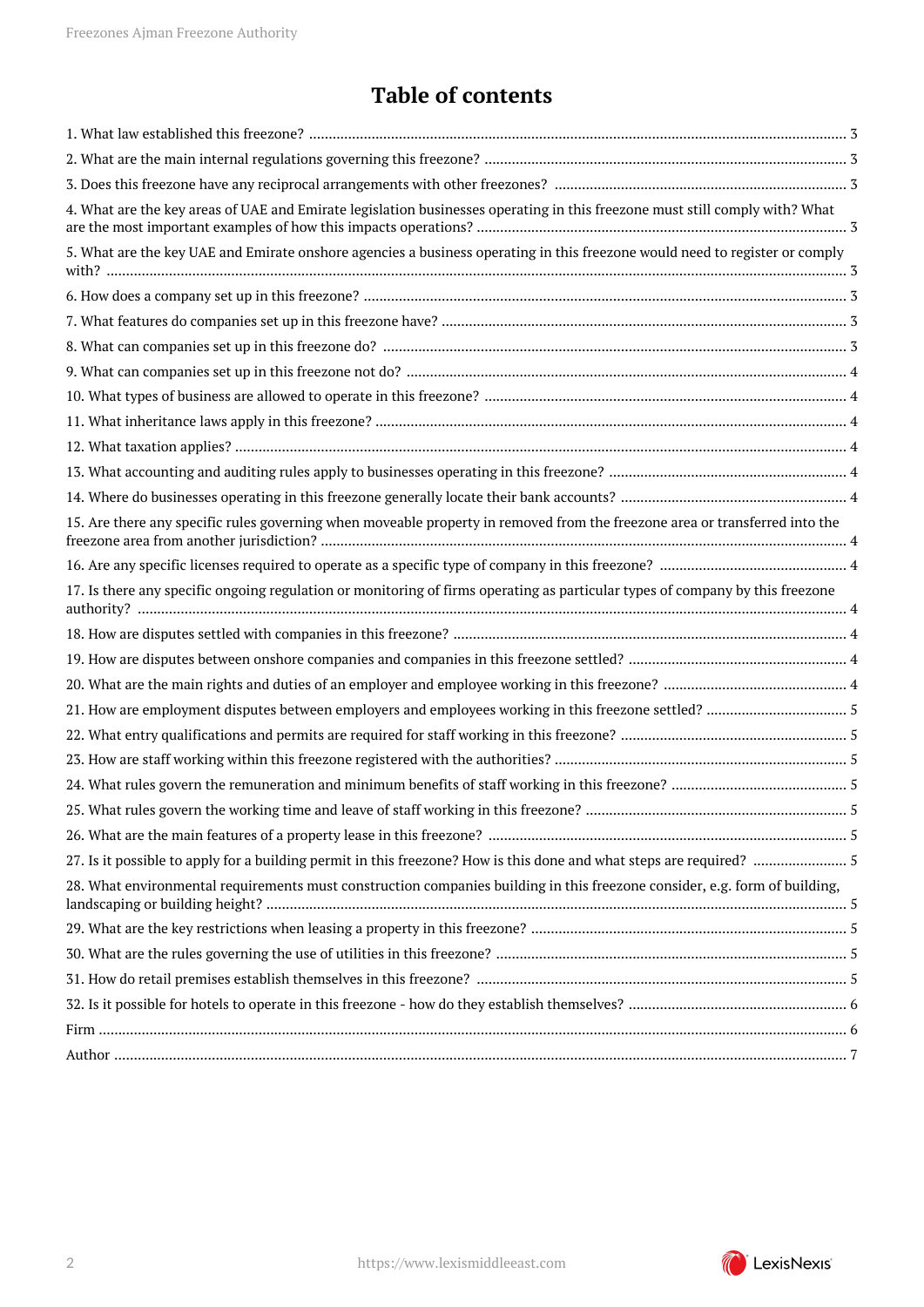## <span id="page-2-0"></span>**1. What law established this freezone?**

The Ajman Free Zone was established in 1988 and was granted autonomous status in 1996, by the Ajman Emiri Decree No. 3 /1996.

## <span id="page-2-1"></span>**2. What are the main internal regulations governing this freezone?**

The Ajman Free Zone Authority has issued an "Integrated Management System" document that sets out the free zone's commitments.

#### <span id="page-2-2"></span>**3. Does this freezone have any reciprocal arrangements with other freezones?**

This free zone does not have any reciprocal arrangements with other free zones.

## <span id="page-2-3"></span>**4. What are the key areas of UAE and Emirate legislation businesses operating in this freezone must still comply with? What are the most important examples of how this impacts operations?**

The key areas of UAE Legislation businesses operating in this freezone must comply with are:

- UAE Federal Law No. 2/2015 concerning Commercial Companies.
- UAE Federal Law No. 8/1980 regarding the regulation of labor relations and its amendments.

In general, UAE legislation will cover any matters not covered by the free zone's internal regulations.

### <span id="page-2-4"></span>**5. What are the key UAE and Emirate onshore agencies a business operating in this freezone would need to register or comply with?**

The key UAE and Emirate onshore agencies a business would need to register with will depend the on the activity of that company.

#### <span id="page-2-5"></span>**6. How does a company set up in this freezone?**

Companies wishing to establish themselves in this free zone must follow a three-step procedure.

## **Step 1: Submission of Documents (all sufficiently attested and notarised)**

- Passport Copy of the Manager
- Passport-sized photo of the Manager
- No Objection Letter from the Current Sponsor (in cases where the applicant is a resident in the UAE)
- Business Plan

There are additional documents to submit if the entity setting up the company is a corporate entity, as opposed to being a natural person:

- Articles of Association
- Power of Attorney authorizing the individual concerned to undertake the company registration
- Certificate of Incorporation of the parent company
- Board Resolution from the Parent Company authorizing the establishment of the branch or subsidiary (in cases involving the establishment of a company branch or subsidiary).

#### **Step 2:**

Payments must be completed: Registration Fees, Licensing Fees

#### **Step 3:**

Lease agreement must be signed

## <span id="page-2-6"></span>**7. What features do companies set up in this freezone have?**

Like all free zones, Ajman Free Zone allows 100% foreign ownership. The free zone also provides a 100% exemption for corporate tax and income tax. In addition, the free zone offers low set up costs as compared with other free zones.

#### <span id="page-2-7"></span>**8. What can companies set up in this freezone do?**

Companies set up in this free zone can conduct activities that fall within the scope of the following licenses: e-commerce, trading, industrial, professional/services and national industrial.

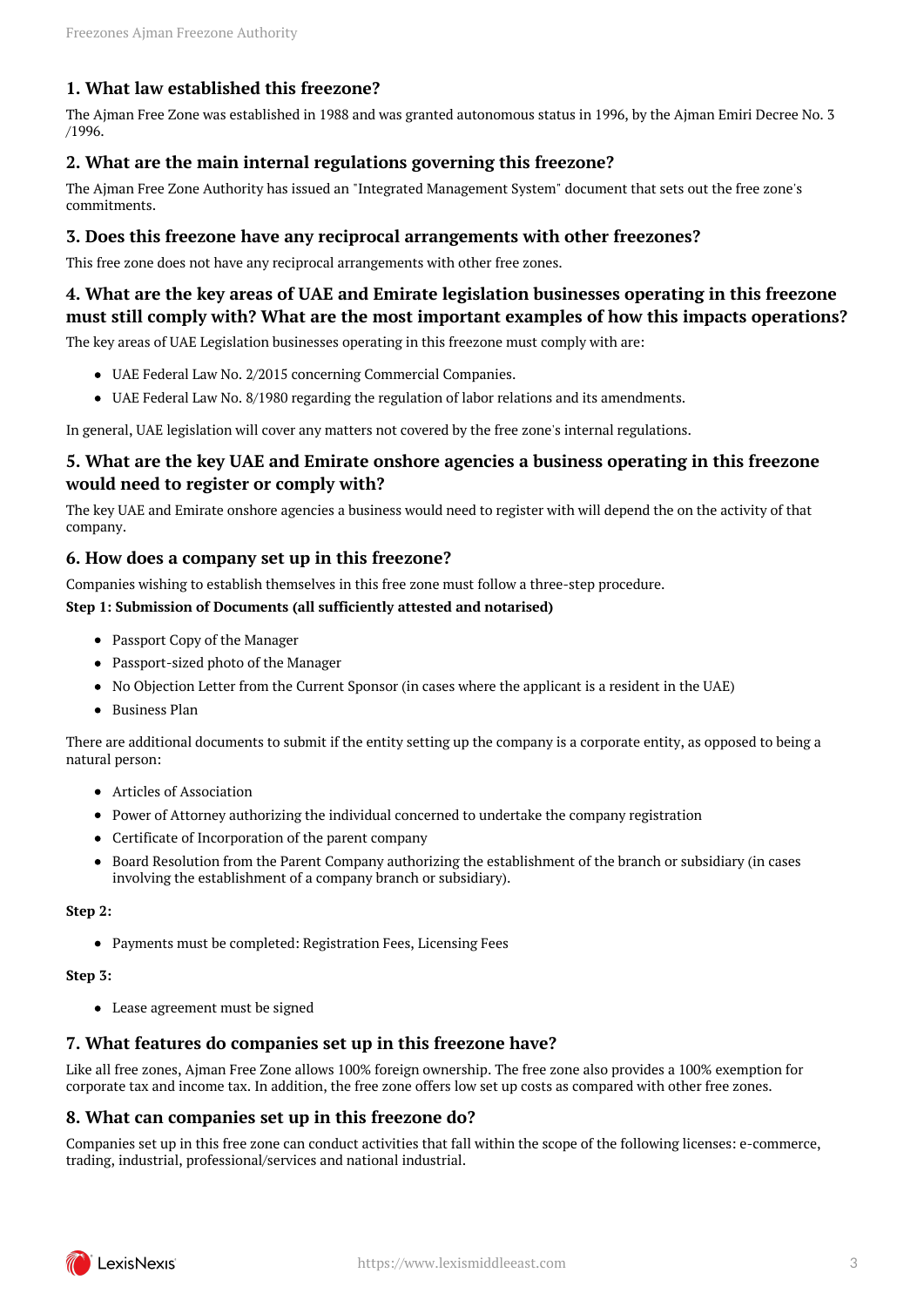## <span id="page-3-0"></span>**9. What can companies set up in this freezone not do?**

Companies set up in this free zone cannot conduct activities that fall outside the scope of the following licenses: e-commerce, trading, industrial, professional/services and national industrial.

## <span id="page-3-1"></span>**10. What types of business are allowed to operate in this freezone?**

Small and medium industries, business service sectors are among the businesses allowed to operate in the free zone.

The following business structures are allowed to operate in the free zone:

- Free Zone Entity
- Free Zone Company
- Branch of a Local Company
- Branch of a Foreign Company

#### <span id="page-3-2"></span>**11. What inheritance laws apply in this freezone?**

As for all areas of law that are not covered by the Ajman Free Zone's regulations, the general laws of the UAE are applicable (Islamic Sharia Law). A non-Muslim expatriate can request that the laws of their home country apply, as per the Personal Affairs Law, UAE Federal Law No. 28/2005.

#### <span id="page-3-3"></span>**12. What taxation applies?**

The Ajman Free Zone allows for 100% foreign ownership, free of all types of taxes (including corporate and personal).

#### <span id="page-3-4"></span>**13. What accounting and auditing rules apply to businesses operating in this freezone?**

Businesses operating in Ajman Free Zone are in no obligation to submit auditing reports.

## <span id="page-3-5"></span>**14. Where do businesses operating in this freezone generally locate their bank accounts?**

Businesses operating must select a bank in the Emirate in which they are operating to open their bank accounts, as per the provisions set out in the Commercial Companies Law.

## <span id="page-3-6"></span>**15. Are there any specific rules governing when moveable property in removed from the freezone area or transferred into the freezone area from another jurisdiction?**

In accordance with the Ajman Free Zone Regulations, businesses set up in the Ajman Free Zone must limit their activities to within the free zone, in order to operate within the mainland, a local agent/distributor must be appointed.

## <span id="page-3-7"></span>**16. Are any specific licenses required to operate as a specific type of company in this freezone?**

Four types of licenses exist in the Ajman Free Zone:

- 1. i. Trading License, which concerns companies that operate in the trade of goods, such as sale, purchase, import and export of goods.
- 2. ii. Industrial License, which concerns companies that produce and manufacture goods.
- 3. iii. Professional/services License, which concerns companies that offer services
- 4. iv. National Industrial License, which concerns companies that produce and manufacture goods for government entities.

### <span id="page-3-8"></span>**17. Is there any specific ongoing regulation or monitoring of firms operating as particular types of company by this freezone authority?**

There is no such specific ongoing regulation or monitoring of firms.

#### <span id="page-3-9"></span>**18. How are disputes settled with companies in this freezone?**

Within this free zone, disputes are settled through the UAE courts. If a case were to be brought against an Ajman Free Zone company, it should be filed with the courts of Ajman.

#### <span id="page-3-10"></span>**19. How are disputes between onshore companies and companies in this freezone settled?**

Dependant on the contract concerned, companies hold the option of settling disputes in the courts of Ajman.

## <span id="page-3-11"></span>**20. What are the main rights and duties of an employer and employee working in this freezone?**

The provisions of UAE Federal Law No. 8/1980 and its amendments apply to employers and employees in this free zone such as:

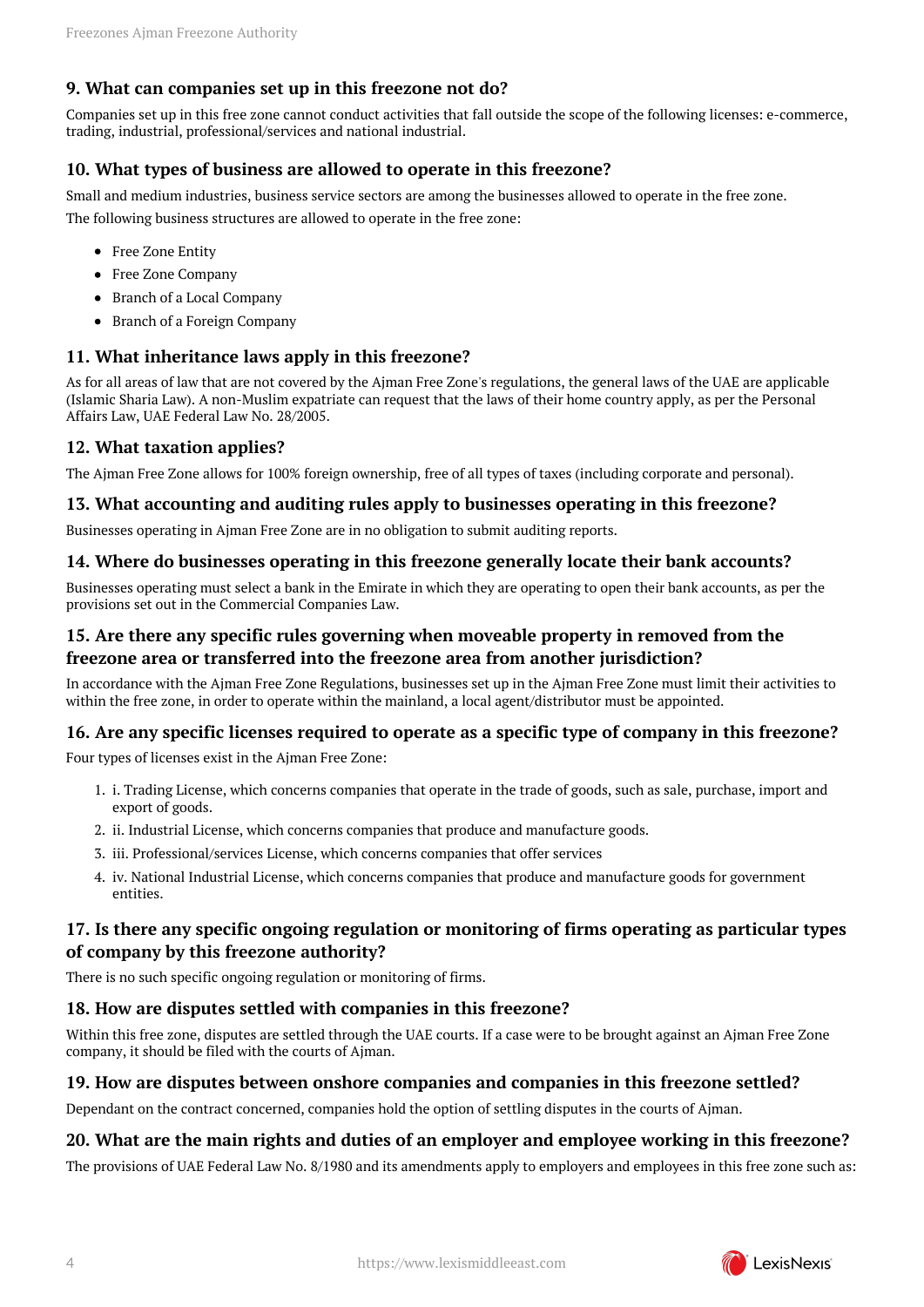- 1. 1. Article 91: Employer must provide the employee with protective equipment, clothing, instructions on all other means of protection to protect him from hazards of injuries, hazards of fire and vocational diseases.
- 2. 2. Article 92: Employer must display at a conspicuous point detailed instructions, in Arabic and in a language understood by employees, concerning methods to prevent fire and protect employees from dangers.
- 3. 3. Article 93: Employer must provide each 100 employees with one medical aid box.
- 4. 4. Article 94, 96: Employer must provide proper cleanliness, ventilation, adequate illumination, potable water and toilets, clean atmosphere and precautionary measures against fire and electric current.
- 5. 5. Article 95: Employer must appoint one physician to do full medical checkups at least once every 6 months for employees exposed to an infection risk. Employer must record the results.
- 6. 6. Article 96: Employer must provide employees with means of medical care.
- 7. 7. Article 97-98: Employer (or his representative) must regularly inform employees of dangers related to their profession and provide written preventative measures.
- 8. 8. Article 99: Employer must forbid alcoholic drinks and intoxicated.

### <span id="page-4-0"></span>**21. How are employment disputes between employers and employees working in this freezone settled?**

In order to manage these kinds of disputes, one of the parties must submit a complaint to the Ajman Free Zone Authority. If the Ajman Free Zone Authority is unable to manage the matter, it will refer it to the Ministry of Labour. Failure to settle the matter amicably will result in the matter being transferred to the Courts of Ajman.

#### <span id="page-4-1"></span>**22. What entry qualifications and permits are required for staff working in this freezone?**

Qualifications will depend on the employee's position and their company's license. An employee requires a visa/entry permit for which a personnel sponsorship agreement must be submitted. A residence permit must then be obtained; this requires an Emirates ID card and a medical check-up.

#### <span id="page-4-2"></span>**23. How are staff working within this freezone registered with the authorities?**

Staff working within this free zone are registered under their company's name, which is registered in this free zone. The company's trade license and the employee's passport must be submitted to the Ajman Free Zone Authority's Licensing Department to obtain the required visa.

#### <span id="page-4-3"></span>**24. What rules govern the remuneration and minimum benefits of staff working in this freezone?**

UAE Federal Law No. 8/1980 and its amendments grant employees the right to obtain insurance and end of service benefits.

#### <span id="page-4-4"></span>**25. What rules govern the working time and leave of staff working in this freezone?**

UAE Federal Law No. 8/1980 and its amendments give employees the right to at least one rest day per week, if an employee works on a Friday they can obtain an additional 50% of their wage. The maximum working hours for an employee is 40 hours per week. As for the leave of staff working in this free zone, if they have been employment for more than 6 months and less than a year, they are entitled to annual leave of two days per month and 30 days annually.

#### <span id="page-4-5"></span>**26. What are the main features of a property lease in this freezone?**

The features of a property lease in this free zone are the same as those in the UAE in general.

## <span id="page-4-6"></span>**27. Is it possible to apply for a building permit in this freezone? How is this done and what steps are required?**

There is no possibility to apply for a building permit in this free zone.

## <span id="page-4-7"></span>**28. What environmental requirements must construction companies building in this freezone consider, e.g. form of building, landscaping or building height?**

The standards set out by the Health, Safety and Environmental Management System Regulations.

#### <span id="page-4-8"></span>**29. What are the key restrictions when leasing a property in this freezone?**

The key restrictions of a property lease in this free zone are the same as those in the UAE in general.

#### <span id="page-4-9"></span>**30. What are the rules governing the use of utilities in this freezone?**

The use of utilities is determined based on actual usage in this free zone.

#### <span id="page-4-10"></span>**31. How do retail premises establish themselves in this freezone?**

Retail premises establish themselves in this free zone the same way they do in the UAE in general.

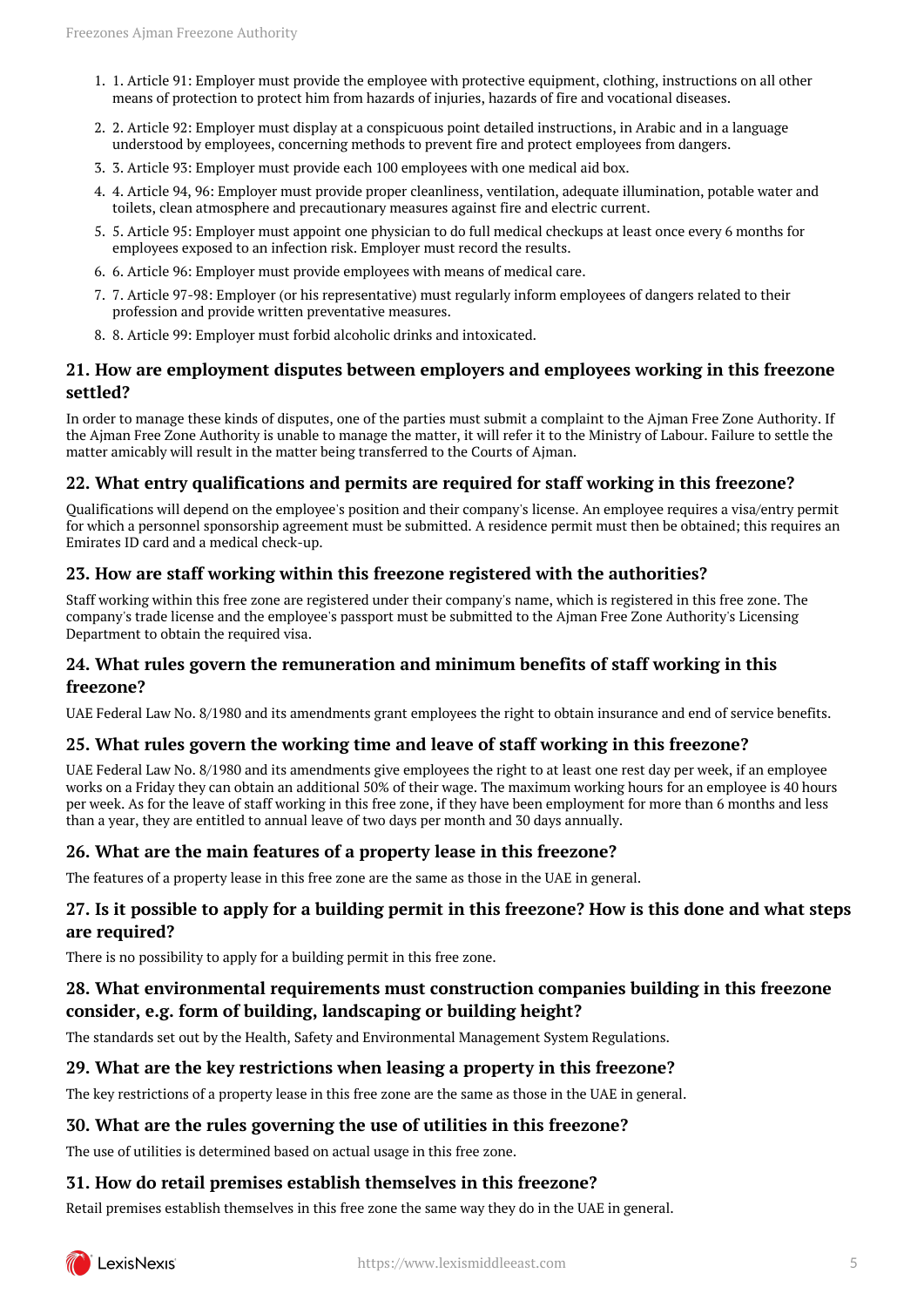## <span id="page-5-0"></span>**32. Is it possible for hotels to operate in this freezone - how do they establish themselves?**

It is possible for hotels to operate in this free zone. They establish themselves the same way they do in the UAE in general.

<span id="page-5-1"></span>**Firm**



**STA LAW FIRM**